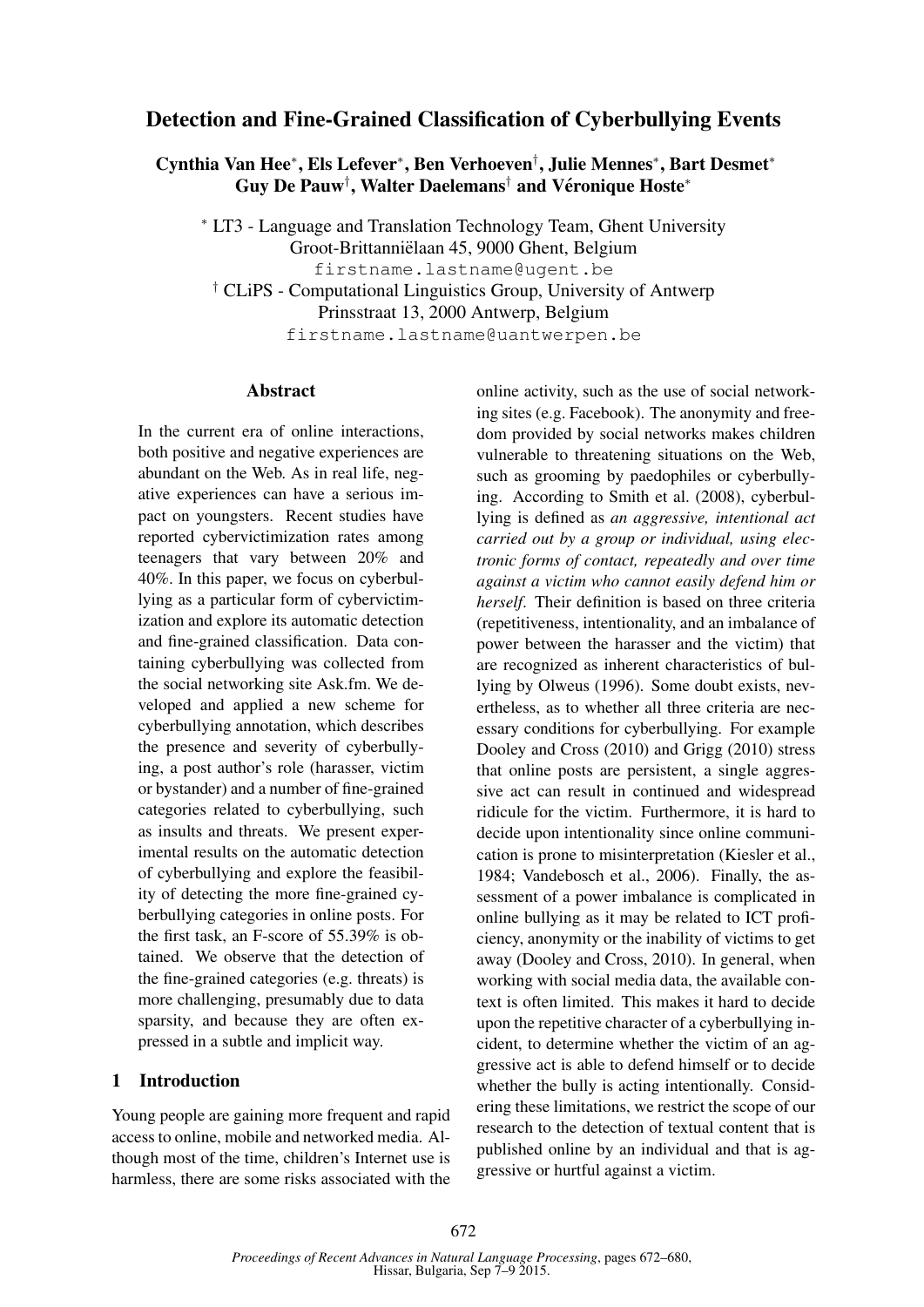Tokunaga (2010) analyzed a body of quantitative research on cyberbullying and found that cybervictimization rates vary between 20% and 40% on average (Dehue et al., 2006; Hinduja and Patchin, 2006; Li, 2007; Smith et al., 2008; Ybarra and Mitchell, 2008). The rate varies among different studies depending on location, interval and the conceptualisations researchers use in describing cyberbullying. Indeed, according to The EU Kids Online Report (2014), 17% of 9- to 16-yearolds had been bothered or upset by something online in the past year, whereas Juvonen et al. (2008) found that no less than 72% of 12- to 17-yearolds had encountered cyberbullying at least once within the year preceding the questionnaire. According to a recent study by Van Cleemput et al. (2013), 11% of 2,000 Flemish secondary school students had been bullied online at least once in the six months preceding the survey. These figures demonstrate that cyberbullying is not a rare phenomenon. Evidently, it can have a serious impact on children's and youngsters' well-being. This is shown by a number of studies that link cyberbullying to depression, school problems, low selfesteem and even self-harm (Price and Dalgleish, 2010; Šléglová and Černá, 2011; Vandebosch et al., 2006). It is therefore of key importance to identify possibly threatening situations on the Web before they can cause harm.

As it is unfeasible for humans to keep track of all conversations produced online, researchers have started to explore automatic procedures for signalling harmful content. This would allow for large-scale social media monitoring and early detection of harmful situations including cyberbullying. Research has also focused on the desirability of such automatic systems. Van Royen et al. (2015), for example, found that a major part of their respondents favoured automatic monitoring, provided that effective follow-up strategies are included and that privacy and autonomy are guaranteed. Reynolds et al. (2011), Dinakar et al. (2012), and Dadvar et al. (2014) describe some of the first forays into the automatic detection of cyberbullying. However, to the best of our knowledge, we present the first study on recognizing cyberbullying events in social media content by means of a fine-grained textual annotation of the corpus, rather than implementing a binary annotation (i.e. cyberbullying versus non-cyberbullying). For the annotation of the data, we consider finegrained categories related to cyberbullying such as insults and threats. Implementing this fine-grained distinction allows for insight into various types of cyberbullying and the degree to which they are alarming (e.g. a threat could be considered more alarming than a single insult). Additionally, the annotation scheme allows to identify, for each cyberbullying post, the role of the author (i.e. bully, victim, bystander) and the harmfulness. The idea is that this information allows a more detailed reconstruction of cyberbullying *events*, which can be used to enhance the detection process.

We present experiments on the identification of cyberbullying events and the classification of online posts in fine-grained categories related to cyberbullying. The focus of our experiments is on a Dutch dataset, but the technique is languageindependent, provided there is annotated data available in the target language.

### 2 Related Research

Cyberbullying is a widely covered research topic in the realm of social sciences and psychology. A fair amount of research has been done on the definition and occurrence of the phenomenon (Livingstone et al., 2010; Hinduja and Patchin, 2012; Slonje and Smith, 2008), the identification of different forms of cyberbullying (O'Sullivan and Flanagin, 2003; Vandebosch and Cleemput, 2009; Willard, 2007) and the consequences of cyberbullying (Cowie, 2013; Price and Dalgleish, 2010; Smith et al., 2008). By contrast, the number of studies that focus on the annotation and automatic detection of cyberbullying is limited.

Yin et al. (2009) applied a supervised machine learning approach to the automatic detection of cyberharassment by representing each post in their corpus by local tf-idf features, sentiment features and features capturing the similarity between posts, assuming that posts which are significantly different from their neighbors are more likely to contain cyberbullying. By combining all features, they obtain an F-score of 0.44. Dinakar et al. (2012) conducted text classification experiments on YouTube data. They adopted a bagof-words supervised machine learning classification approach to identify the sensitive topic for a cyberbullying post (i.e. sexuality, intelligence or race and culture) and report an averaged Fscore of 0.63. Reynolds et al. (2011) compared a rule-based model to a bag-of-words model for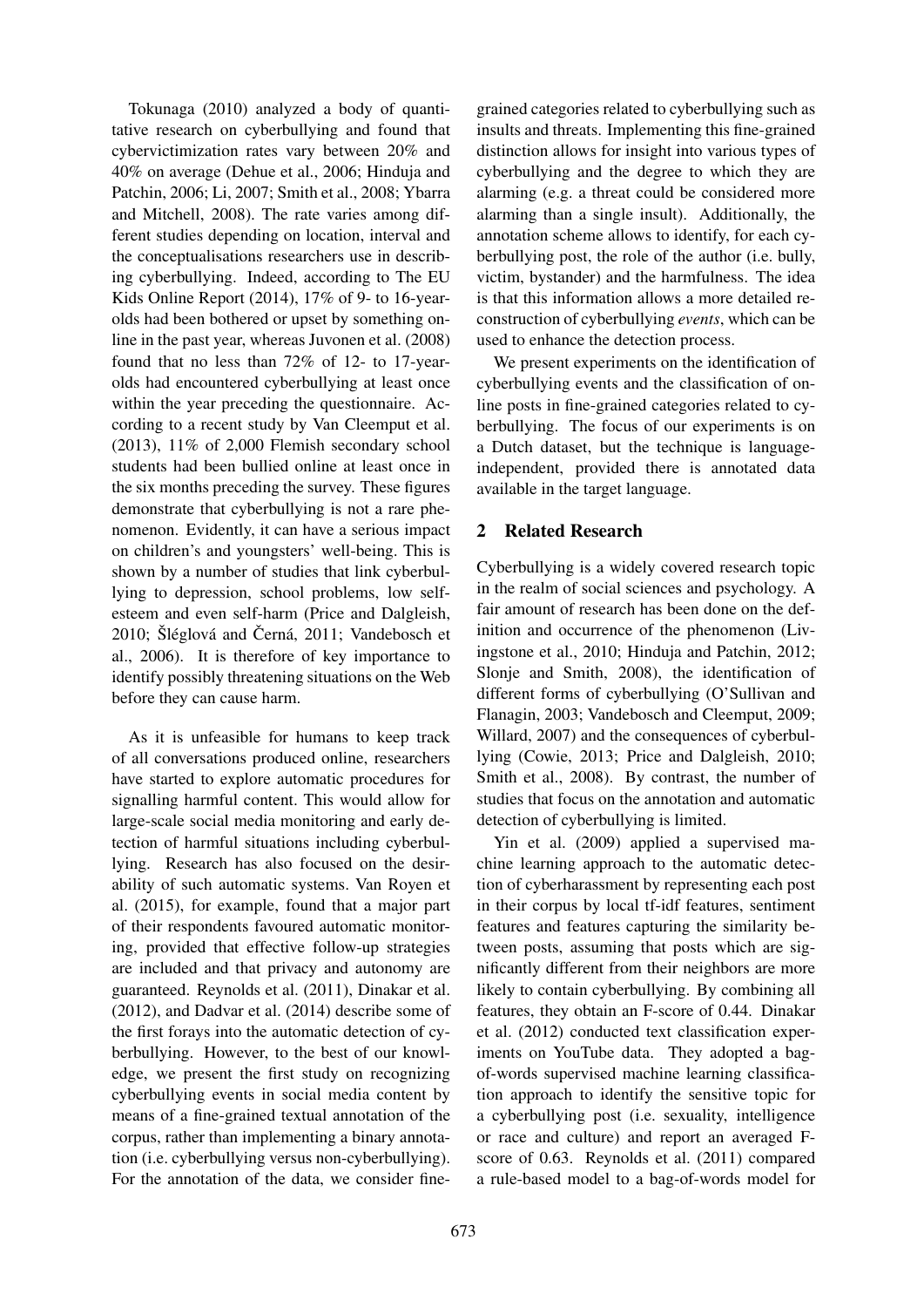detecting cyberbullying posts and found that rulebased learning with a number of lexical features (e.g. the number of curse words in a post) outperformed the bag-of-words model. Dadvar et al. (2014) combined the potential of machine learning algorithms with information from social studies for the automatic recognition of cyberbullying. User information and expert views were used in addition to textual features, which resulted in a classification performance of  $F = 0.64$ . Nahar et al. (2014) applied a fuzzy SVM algorithm for cyberbullying detection. They implemented a number of lexical features (e.g. the number of swearwords and capitalized words), sentiment features and features based on metadata (e.g. the user's age and gender) and report an F-score of 47%. In all of the aforementioned studies, cyberbullying detection was approached as a binary classification task (cyberbullying versus non-cyberbullying). In this paper, specific forms of cyberbullying like threats and insults are taken into account as finegrained categories. Moreover, we aim to detect cyberbullying events and therefore consider posts from harassers as well as from victims and bystanders. We present two sets of experiments in which we explore 1) the detection of cyberbullying posts regardless of the author's role (i.e. *cyberbullying events*) and 2) the identification of finegrained text categories related to cyberbullying.

The remainder of this paper is organized as follows: Section 3 describes our experimental corpus as well as the data collection and annotation. Section 4 gives an overview of the experimental setup. The results are discussed in Section 5 and we formulate conclusions and directions for future research in Section 6.

#### 3 Dataset Construction and Annotation

#### 3.1 Data Collection

The data was collected from Ask.fm<sup>1</sup>, a social networking site where users can ask and answer questions to each other, with the option of doing so anonymously. Typically, Ask.fm data consists of question-answer pairs published on a user's profile. We retrieved the data using GNU Wget<sup>2</sup> and crawled a number of randomly chosen seed sites. Although the seed profiles were chosen to be of a user with Dutch as mother-tongue, the crawled data contained a fair amount of non-Dutch

data (12,954 posts). The non-Dutch posts were filtered out, which resulted in our experimental corpus containing 85,485 Dutch posts.

## 3.2 Data Annotation

To operationalize the task of automatic cyberbullying detection, we developed and tested a finegrained annotation scheme detailed in Van Hee et al. (2015), and applied it to our corpus. To provide the annotators with some context, all posts were presented within their original conversation when possible. The annotation scheme describes two levels of annotation. Firstly, the annotators were asked to indicate, at the post level, whether a post is part of a cyberbullying event. This was done with a harmfulness score on a three-point scale, with 0 signifying that the post does not contain indications of cyberbullying, 1 that the post contains indications of cyberbullying, although they are not severe, and 2 that the post contains serious indications of cyberbullying (e.g. physical threats or incitements to commit suicide). When a post is considered to be part of a cyberbullying event (i.e. its score is 1 or 2), annotators identify the author's role (i.e. harasser, victim or bystander). Two types of bystanders are distinguished in this annotation scheme: 1) bystanders who help the victim and discourage the harasser from continuing his actions (i.e. *bystander-defender*) and 2) bystanders who do not initiate, but take part in the actions of the harasser (i.e. *bystander-assistant*).

Secondly, at the subsentence level, the annotators were tasked with the identification of finegrained text categories related to cyberbullying. More concretely, they identified all text spans corresponding to one of the categories described in the annotation scheme. For our experiments we focused on the cyberbullying-related text categories that are described below.

- Threat/Blackmail: expressions containing physical or psychological threats or indications of blackmail (e.g. *My fist is itching to punch you so hard in the face*).
- Insult: expressions containing abusive, degrading or offensive language that are meant to insult the addressee (e.g. *You're a sad little fuck*).
- Curse/Exclusion: expressions of a wish that some form of adversity or misfortune will befall the victim and expressions that exclude

<sup>1</sup> http://ask.fm

<sup>2</sup> https://www.gnu.org/software/wget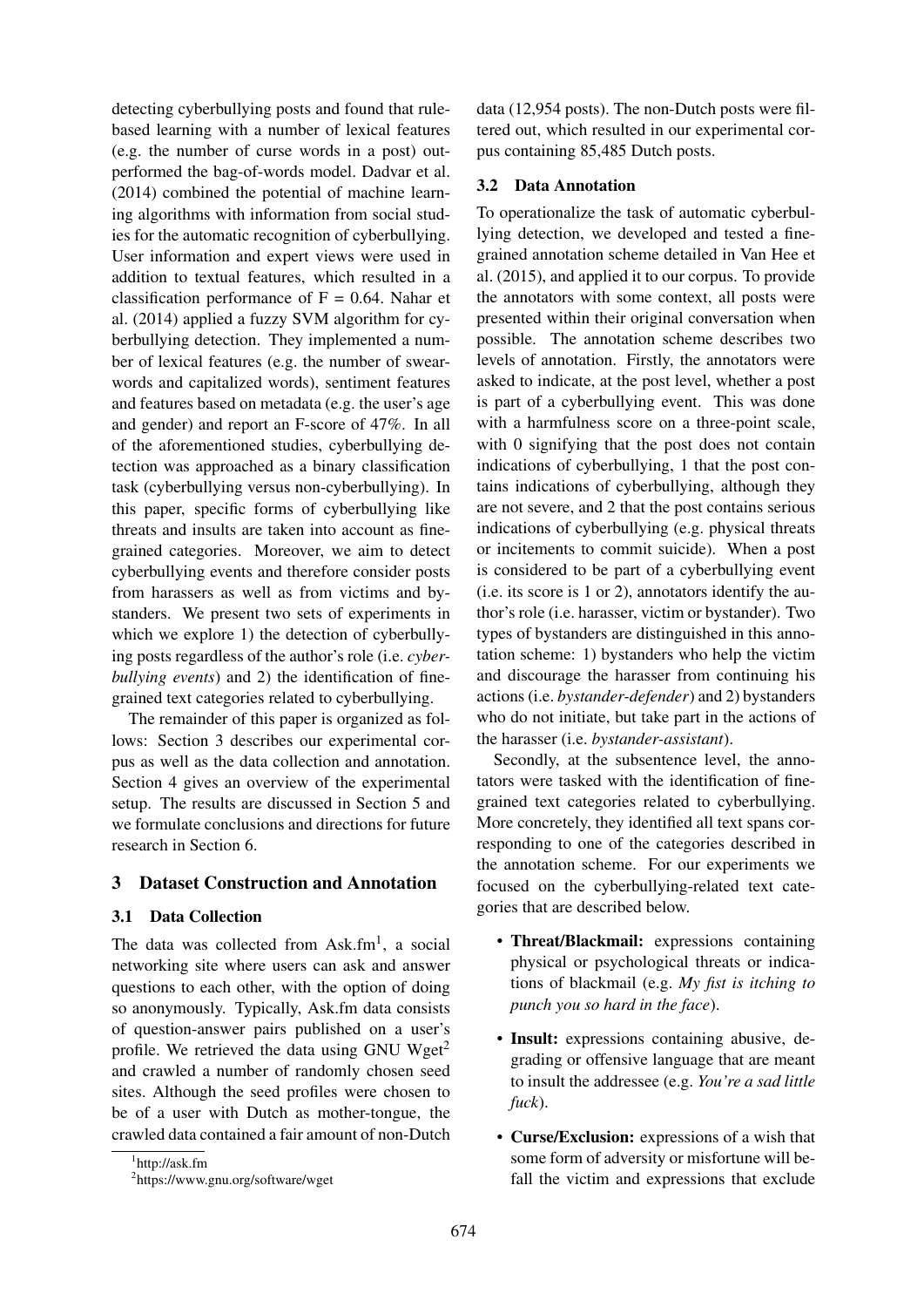the victim from a conversation or a social and Fgroup (e.g. *Just kill yourself*).

- **Defamation:** expressions that reveal confi-  $(0.19)$ , exce dent or defamatory information about the victim to a large public (e.g. *She's a whore and* **galaxies** *she'll influence you to be one too*).
- Sexual talk: expressions with a sexual meaning that are possibly harmful (e.g. *Post a* naked pic, now!!).
- Defense: expressions in support of the victim, expressed by the victim himself or by a bystander (e.g. *Shut up about my sister, she is not a slut!*) mot uitsterve, maar dan de trainingen van de trainingen van de trainingen van de trainingen van de team ook te<br>Tegense ook tegenseerde van de tegenseerde van de tegenseerde van de tegenseerde van de tegenseerde van de teg
- Encouragement to the harasser: expressions in support of the harasser (e.g. *Haha*, you're so right, he's a nobody)

We refer to our technical report for a complete overview of the annotation guidelines, including practical remarks and notes. All annotations were done using the brat rapid annotation tool (Stene- The res torp et al., 2012). Below are given some annota- $\frac{1}{1}$  tion examples from our dataset. a camples nom our dataset.



As shown in the annotation examples, the author's role and harmfulness score are indicated on Defense  $2,218$  ~1:37 the pilcrow sign preceding each post. The example Encouragemen posts contain a general insult (*Ge zijt fucking dik*,  $\frac{1}{2}$  En  $\frac{1}{2}$  is  $\frac{1}{2}$  in the fine-grained  $\frac{1}{2}$   $\frac{1}{2}$   $\frac{1}{2}$   $\frac{1}{2}$   $\frac{1}{2}$   $\frac{1}{2}$   $\frac{1}{2}$   $\frac{1}{2}$   $\frac{1}{2}$   $\frac{1}{2}$   $\frac{1}{2}$   $\frac{1}{2}$   $\frac{1}{2}$   $\frac{1}{2}$   $\frac{1}{2}$   $\frac{1}{2}$   $\frac{1$ beter dan mij nu je dit allemaal zegt? Zoek een <sup>1401 e</sup> (*Pleeg gew zelfmoord*, "Just kill yourself"). categories, we better person than I am? Get a life"), a threat (*Ik* "you are fucking fat"), a defense (*Vind je jezelf nu* leven, "Do you think that saying this makes you a maak u kapot, "I will destroy you") and a curse

by two annotators. To demonstrate the validscores were calculated using Kappa (Cohen, 1960) In total, 85,485 Dutch posts were annotated ity of our guidelines, inter-annotator agreement

group (e.g. Just kill yourself). posts). Kappa scores for the fine-grained cateand F-score<sup>3</sup> on a subset of the corpus  $(-6.500)$ gories range from substantial (0.69) to moderate (0.19), except for the category *Defamation*, whose identification seems to be rather difficult.

| Annotation                    | Kappa | <b>F-score</b> |
|-------------------------------|-------|----------------|
| Cyberbullying -vs-            | 0.69  | 0.69           |
| non-cyberbullying             |       |                |
| Author's role                 | 0.65  | 0.63           |
| Threat/Blackmail              | 0.52  | 0.53           |
| Insult                        | 0.66  | 0.68           |
| Curse/Exclusion               | 0.19  | 0.20           |
| Defamation                    | 0     | 0              |
| <b>Sexual Talk</b>            | 0.53  | 0.54           |
| Defense                       | 0.57  | 0.58           |
| Encouragement to the harasser | 0.21  | 0.21           |

Table 1: Inter-annotator agreement scores for the annotation of cyberbullying events, the author's role, and the fine-grained categories.

#### 3.3 Experimental Corpus

any cyberbullying event. In total, there were 5,685 **Examples Assertive self-Defense**<br>*Indie lezelf nu beter dan mil nu ie dit allemaal zedr? basertive self-Defense* event are considered all posts that are given a The resulting experimental corpus of 85,485 Dutch posts features a skewed class distribution with the large majority of posts not referring to cyberbullying events (i.e. posts containing at least corresponds to the ratio 1:15. As a cyberbullying

|             | Category         | # Positive posts | Ratio       |
|-------------|------------------|------------------|-------------|
|             | Threat/Blackmail | 204              | ~1:418      |
|             | Insult           | 4,276            | ~1:19       |
|             | Curse/Exclusion  | 1,110            | $\sim$ 1:76 |
|             | Defamation       | 162              | ~1:527      |
| es, the au- | Sexual talk      | 498              | ~1:171      |
| ndicated on | Defense          | 2,218            | ~1:37       |
| he example  | Encouragements   | 42               | ~1:2.034    |
| uckino dik  | to the harasser  |                  |             |
|             |                  |                  |             |

text categories related to cyberbullying.

In what relates to the fine-grained cyberbullying categories, we can infer from Table 2 that insults are the most frequent type of cyberbullying activity in our data, followed by defense statements and

<sup>&</sup>lt;sup>3</sup>F-score is an evaluation measure that is the weighted average of precision and recall.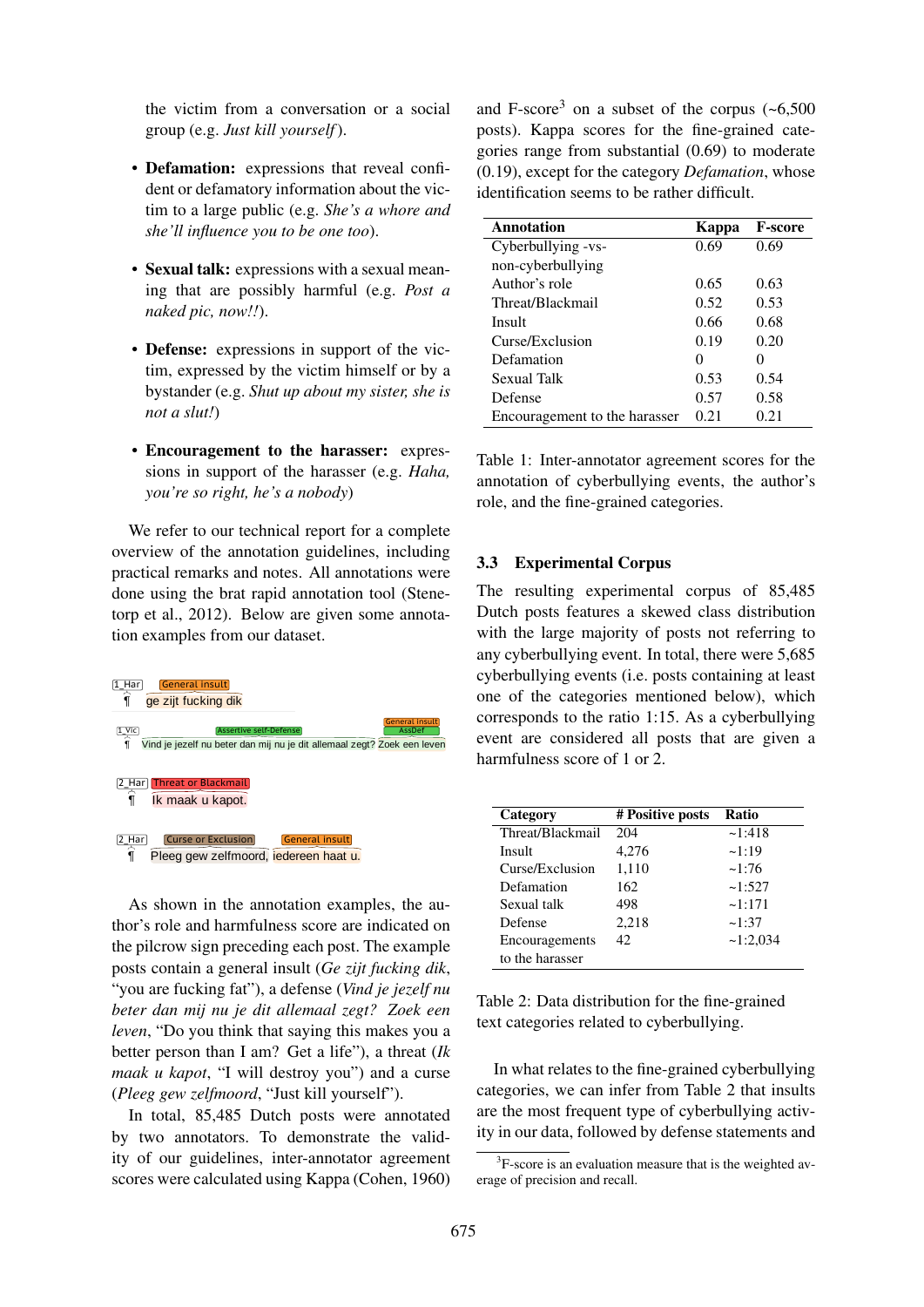curse/exclusion posts. *Encouragements to the harasser* is the least represented category, with a ratio of 1:2,034. It should be noted that in case the annotators had too little context at their disposal to discern encouragements by bystanders from bullying acts by bullies, they annotated the post as a bullying act.

Table 3 presents the different roles in the annotated bullying posts: the role of bully features in more than half of the annotated posts, followed by the victim role in about 30% of the posts. The bystander role in its two different subroles accounts for about 10% of the experimental corpus.

| Author's role       | <b>Harmfulness</b>          | # Posts |
|---------------------|-----------------------------|---------|
| Harasser            | 1                           | 3085    |
| Harasser            | $\mathcal{D}_{\mathcal{L}}$ | 181     |
| Victim              | 1                           | 1671    |
| Victim              | $\mathcal{D}_{\mathcal{L}}$ | 129     |
| Bystander-defender  | 1                           | 546     |
| Bystander-defender  | 2                           | 23      |
| Bystander-assistant | 1                           | 49      |
| Bystander-assistant | 2                           |         |

Table 3: Data distribution for the different author roles in cyberbullying events.

## 4 Experiments

This section describes the experiments that were conducted to gain insight into the detection and fine-grained classification of cyberbullying events.

#### 4.1 Experimental Setup

Two sets of experiments were conducted. Firstly, we explored the detection of cyberbullying posts regardless of the harmfulness score (i.e. we considered posts that were given a score of 1 or 2) and the author's role. The second set of experiments focuses on a more complex task, the identification of fine-grained text categories related to cyberbullying (see Section 3.2). To this end, a binary classifier was built for each category. Evaluation was done using 10-fold cross-validation. We used Support Vector Machines (SVM) as the classification algorithm since they have proven to work well for high-skew text classification tasks similar to the ones under investigation (Desmet and Hoste, 2014). We used linear kernels and experimentally determined the optimal cost value  $c$  to be 1. All experiments were carried out using Pattern (De Smedt and Daelemans, 2012a), a Python package for data mining, natural language processing and machine learning. As preprocessing steps, we applied tokenization, PoS-tagging and lemmatization to the data using the LeTs Preprocess Toolkit (van de Kauter et al., 2013).

## 4.2 Features

We experimentally tested whether cyberbullying events and fine-grained categories related to cyberbullying can be recognized by lexical markers in a post. To this end, all posts were represented by a number of standard NLP features including bagof-words features and sentiment lexicon features:

- Word n-gram bags-of-words: binary features indicating the presence of word unigrams and bigrams.
- Character n-gram bag-of-words: binary features indicating the presence of character trigrams (without crossing word boundaries), to provide some abstraction from the word level.
- Sentiment lexicon features: four numeric features representing the number of positive, negative, and neutral lexicon words (averaged over text length) and the overall post polarity (i.e. the sum of the values of identified sentiment words averaged over text length)<sup>4</sup>. The features were calculated based on existing sentiment lexicons for Dutch (De Smedt and Daelemans, 2012b; Jijkoun and Hofmann, 2009).

# 5 Results

We implemented different experimental set-ups with various feature groups and hence determined the informativeness of each feature group for the current classification tasks. We explored the contributiveness of the following feature groups in isolation: word unigram bag-of-words (which can be considered as the baseline approach), word bigram bag-of-words, character trigram bag-ofwords, and sentiment lexicon features. In addition, all feature groups were combined (*full system*). The results obtained for the cyberbullying event detection and the more fine-grained classification task are described in Section 5.1 and Section 5.2, respectively. A general discussion of the results can be found in Section 5.3.

<sup>&</sup>lt;sup>4</sup>To increase the lexicon coverage, lemmas were taken into account.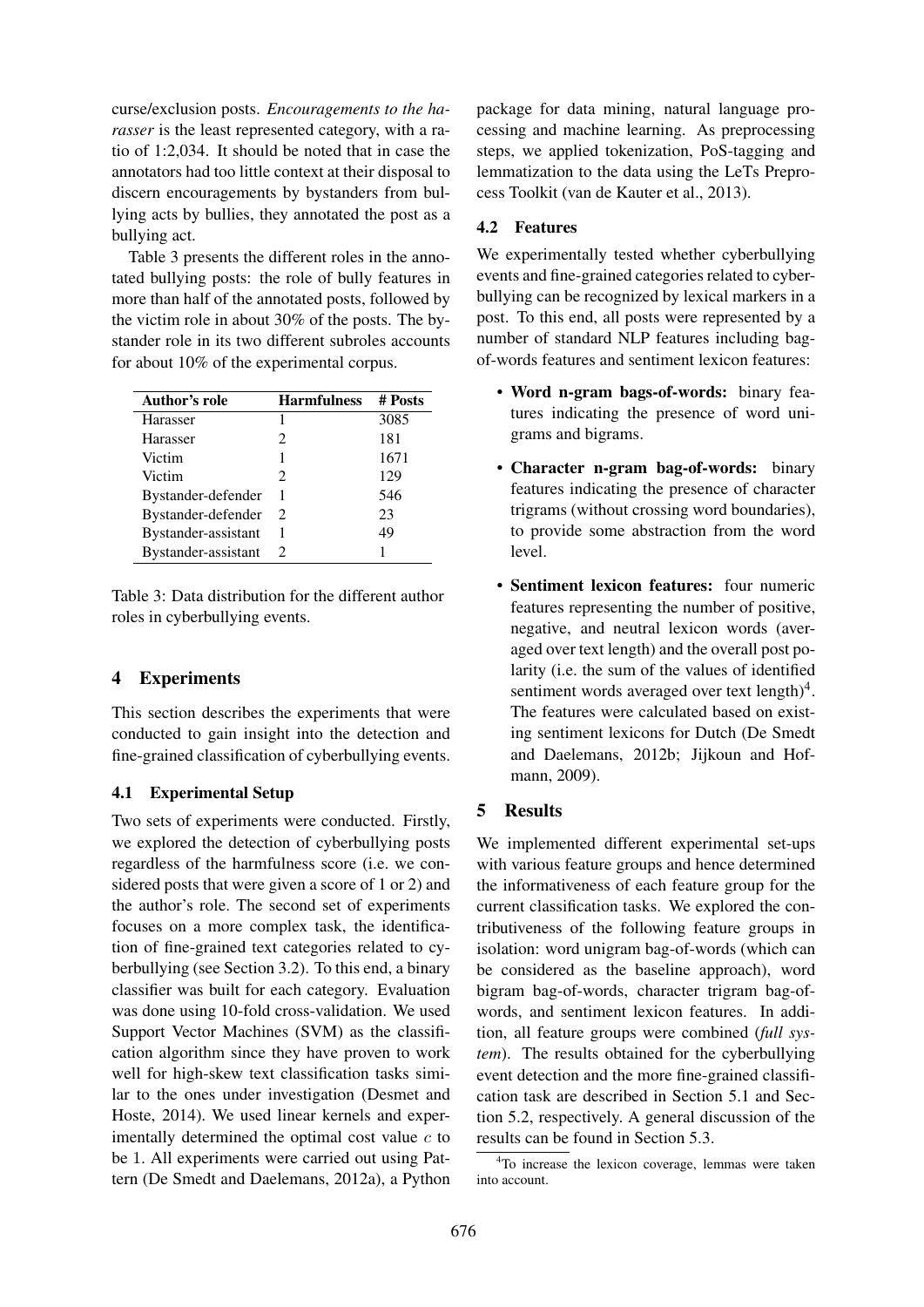|                  | Word<br>Word |         | Character | <b>Sentiment</b> | Full   |  |
|------------------|--------------|---------|-----------|------------------|--------|--|
|                  | unigrams     | bigrams | trigrams  | lexicon          | system |  |
| Cyberbully event | 47.94        | 24.31   | 33.18     | 6.35             | 55.39  |  |

Table 4: F-scores (percentages) obtained for the identification of cyberbullying events when using the feature groups in isolation and combined *(full system)*.

|                  | Word     | Word    | <b>Character</b> | <b>Sentiment</b> | Full   |
|------------------|----------|---------|------------------|------------------|--------|
|                  | unigrams | bigrams | trigrams         | lexicon          | system |
| Threat/blackmail | 5.42     | 0.78    | 2.48             | 0.14             | 19.84  |
| Sexual talk      | 15.42    | 2.40    | 10.32            | 0.91             | 35.18  |
| Insult           | 47.62    | 19.44   | 32.13            | 4.91             | 56.32  |
| Curse/exclusion  | 20.06    | 4.76    | 9.68             | 0.96             | 33.46  |
| Defense          | 22.45    | 8.17    | 10.38            | 2.01             | 35.09  |
| Defamation       | 1.05     | 0.36    | 0.23             | 0.10             | 7.41   |
| Encouragement    | 0.12     | 0.10    | 0.07             | 0.01             | 0.00   |

Table 5: F-scores (percentages) obtained for the classification of fine-grained text categories related to cyberbullying when using the feature groups in isolation and combined *(full system)*.

#### 5.1 Cyberbullying Event Classification

For the detection of cyberbullying events, the best results are obtained by combining all features groups  $(F = 55.39\%)$ . Considering the scores of the separate feature groups, we find that word unigram bag-of-words *(b-o-w)* features are the most contributive features, followed by character trigram b-o-w features. Sentiment lexicon features perform the least well for this task. As shown in Table 6, the system performs better in terms of precision than recall.

#### 5.2 Fine-Grained Classification

In line with the cyberbullying event classification, the performance of the fine-grained classifiers benefits from combining all feature groups. F-scores for the fine-grained classification vary rather strongly, reaching up to 56.32% for the *Insult* category. Just as for the cyberbullying event detection, the most contributive feature groups are the word unigram and character trigram bo-w features, whereas the sentiment lexicon features are the least informative for the classifier. Table 5 shows that the classification of some finegrained categories related to cyberbullying is more difficult than that of others: the insults classifier obtains an F-score of 56.32%, whereas the best classification performance for *Encouragement* and *Defamation* remains at 0.12% and 7.41%, respectively. In addition to data scarcity (e.g. only 42

positive posts for the *Encouragement* category), the large discrepancies in performance are presumably due to the extent to which a category is lexicalized. Except for these last two groups, most fine-grained categories also show a good balance between precision and recall (see Table 6).

|                                        | Recall | Precision |
|----------------------------------------|--------|-----------|
| <b>Cyberbully event classification</b> |        |           |
| Cyberbully event                       | 51.46  | 59.96     |
| Fine-grained classification            |        |           |
| Threat/Blackmail                       | 25.00  | 16.45     |
| Sexual talk                            | 36.35  | 34.09     |
| Insult                                 | 53.60  | 59.33     |
| Curse/Exclusion                        | 32.34  | 34.65     |
| Defense                                | 31.74  | 39.22     |
| Defamation                             | 9.88   | 5.93      |
| Encouragement                          | 0      | 0         |

Table 6: Full system performance by means of recall and precision.

## 5.3 General Discussion

As can be inferred from Tables 4 and 5, using the feature groups in isolation is insufficient for cyberbullying detection. This is especially clear from the sentiment lexicon features. The poor performance of sentiment features in isolation is in line with the findings of Yin et al. (2009). They argue that the sentiment word coverage is limited by the occurrence of spelling errors in social media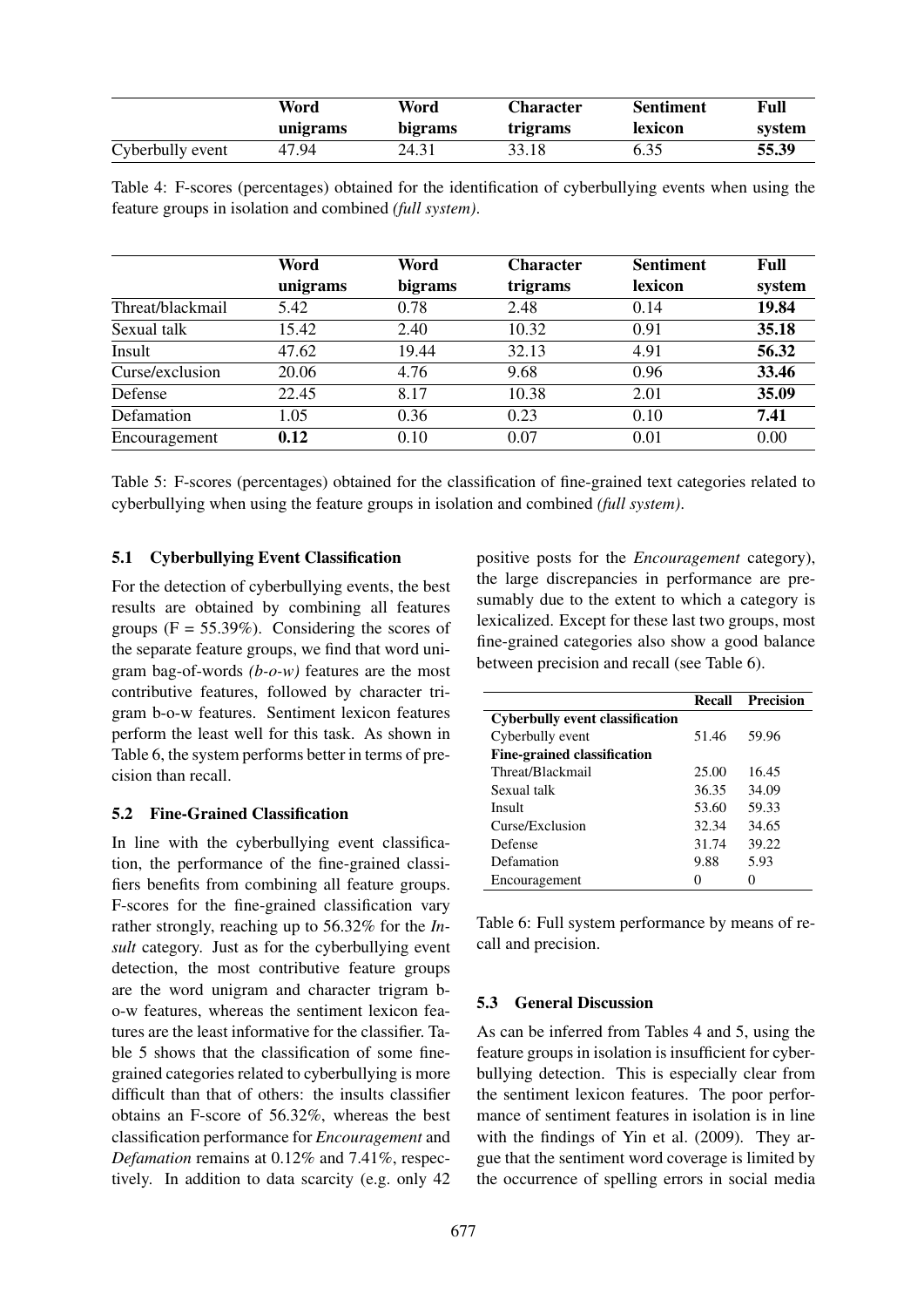content. Furthermore, some cyberbullying posts are hurtful even when they do not contain explicit negative language. Inversely, a post may be very negative while devoid of any form of cyberbullying. Although our experiments show that sentiment lexicon features are not very informative when used in isolation, we believe that they should not be discarded for future work as they may be beneficial to the classification performance when used in a combined feature set.

In this paper, we mainly focused on lexical (bag-of-words) features. A major limitation of bag-of-words features is that they often result in sparse feature vectors: a large part of the n-grams in the training data only occur in one or two posts. To reduce feature sparseness, we explored the effect of filtering the n-gram features based on their PoS-tags. Hence we only considered nouns, verbs, adjectives and adverbs for the extraction of word unigram and bigram bag-of-word features. However, this filtering decreased the classification performance by 10% on average. The insults classifier suffered the largest drop (16%). A plausible explanation for this drop is that, by considering only words with simplified PoS-tags, pronouns (e.g. *you*), interjections (e.g. *haha*), foreign words (e.g. *putain*), and misspelled words (e.g. *uglyy*) are discarded although they might be relevant for distinguishing between cyberbullying and noncyberbullying posts. Although our results show that there is room for improvement, the scores obtained for the binary distinction between cyberbullying and non-cyberbullying are in line with state-of-the-art approaches to automatic cyberbullying detection (e.g. Dadvar et al., 2014; Dinakar et al., 2012). Reynolds et al. (2011) worked with data that is similar to ours (i.e. question-answer pairs) and made use of lexical features including the number of 'bad' words in a post. They obtained an accuracy of 78.5% when the positive posts were overrepresented (their actual presence multiplied by 10) in the training corpus. When the normal distribution was kept, however, the accuracy remained at 53.82%.

Nevertheless, all of the above-mentioned studies mainly focus on the detection of cyberbullying posts that contain insults or curses. The focus of our work is on the detection of cyberbullying events (i.e. posts from victims and bystanders as well as posts from the harasser). Moreover, we aim to detect fine-grained categories related to cyberbullying.

### 6 Conclusions and Future Work

As cyberbullying often has an implicit and subtle nature, its detection is not a trivial task. We show promising initial results for the identification of cyberbullying events and the fine-grained classification of insults. For the experiments presented in this paper, we relied on lexical features to gain insight into the difficulty and learnability of the detection and fine-grained classification of cyberbullying. We conclude that especially this finegrained classification is a very challenging task, which is hindered by data sparseness on the one hand and by the degree to which the categories are lexicalized on the other hand.

The ultimate goal of automatic cyberbullying detection is to reduce manual monitoring efforts on social media. As we want to send as much online threats as possible to the moderator of the network, recall optimization will be a prior focus for further research. We will also explore to what extent author role information can be used to enhance the detection of cyberbullying events. Moreover, implicit realizations of cyberbullying are hard to recognize as they are devoid of lexical cues including profanity. Therefore, we will explore the use of more advanced features (e.g. syntactic patterns, semantic information) in addition to lexical features. Additionally, we will examine feature selection techniques to decrease vector sparseness and hence avoid the introduction of noise. Finally, social media texts tend to deviate from the linguistic norm, which reduces the effectiveness of more complex features. Another direction for future work will therefore be orthographic normalization of the data as a preprocessing step.

All experiments in this paper were conducted on a Dutch dataset. Nevertheless, a set of similar experiments will be carried out on an English dataset that is currently under construction.

## Acknowledgments

The work presented in this paper was carried out in the framework of the AMiCA (IWT SBOproject 120007) project, funded by the government agency for Innovation by Science and Technology (IWT).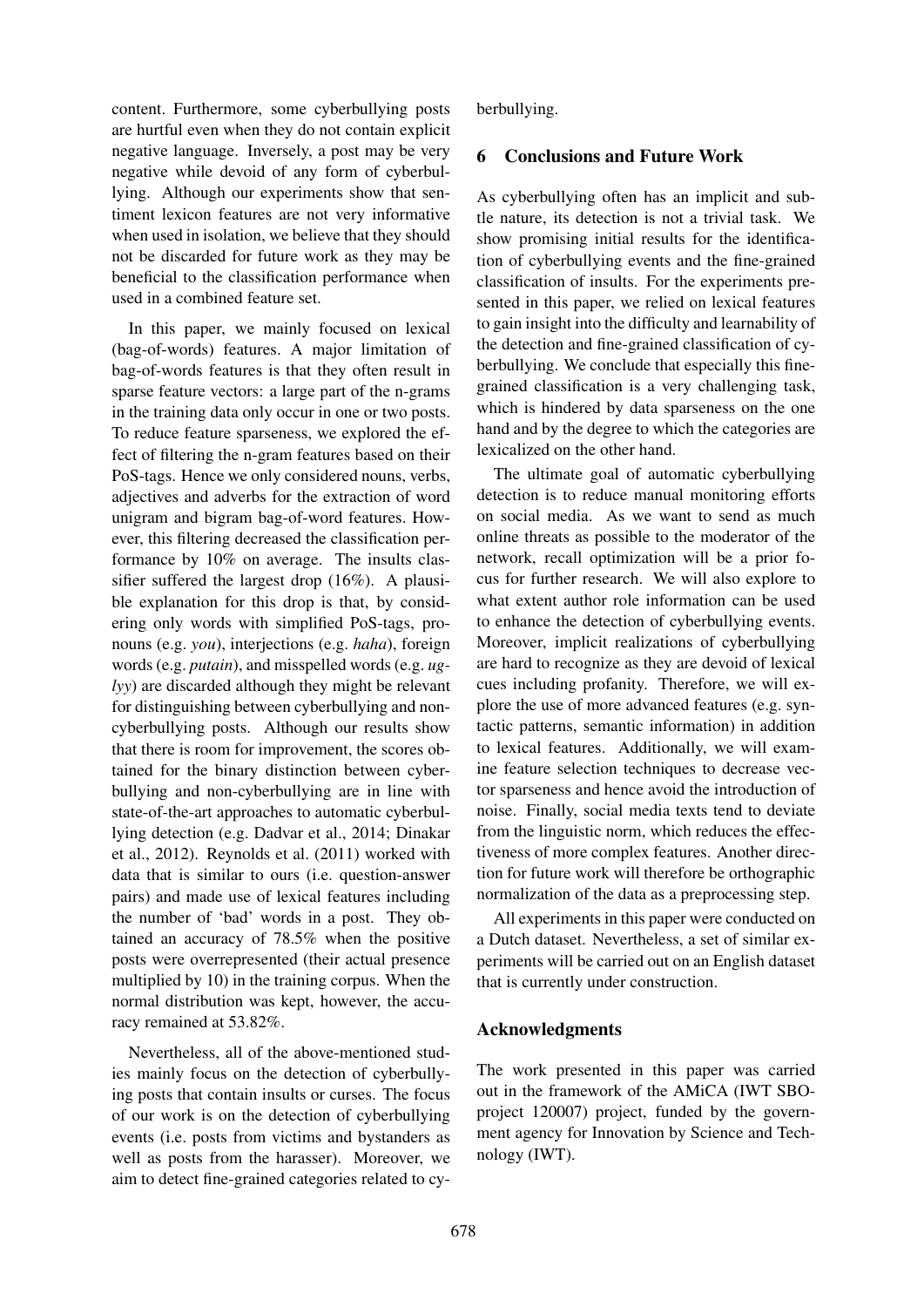#### References

- Jacob Cohen. 1960. A coefficient of agreement for nominal scales. *Educational and Psychological Measurement*, 20(1):37–46.
- Helen Cowie. 2013. Cyberbullying and its impact on young people's emotional health and well-being. *The Psychiatrist*, 37(5):167–170.
- Maral Dadvar, Dolf Trieschnigg, and Franciska de Jong. 2014. Experts and Machines against Bullies: A Hybrid Approach to Detect Cyberbullies. In *Advances in Artificial Intelligence*, pages 275–281. Springer International Publishing.
- Tom De Smedt and Walter Daelemans. 2012a. Pattern for Python. *Journal of Machine Learning Research*, 13:2063–2067.
- Tom De Smedt and Walter Daelemans. 2012b. "Vreselijk mooi!" ("Terribly Beautiful!"): A Subjectivity Lexicon for Dutch Adjectives. In *Proceedings of the Eight International Conference on Language Resources and Evaluation (LREC'12)*, pages 3568– 3572, Istanbul, Turkey.
- Francine Dehue, Catherine Bolman, and Trijntje Vollink. 2006. Cyberbullying: Youngster's Experiences and Parental Perception. *CyberPsychology*, 4(2):148–169.
- Bart Desmet and Véronique Hoste. 2014. Recognising suicidal messages in Dutch social media. In *Proceedings of the Ninth International Conference on Language Resources and Evaluation (LREC)*, pages 830–835, Reykjavik, Iceland.
- Karthik Dinakar, Birago Jones, Catherine Havasi, Henry Lieberman, and Rosalind Picard. 2012. Common Sense Reasoning for Detection, Prevention, and Mitigation of Cyberbullying. *ACM Transactions on Interactive Intelligent Systems*, 2(3):18:1–18:30.
- Julian J. Dooley and Donna Cross. 2010. Cyberbullying versus face-to-face bullying: A review of the similarities and differences. *Journal of Psychology*, 217:182–188.
- Dorothy Wunmi Grigg. 2010. Cyber-Aggression: Definition and Concept of Cyberbullying. *Australian Journal of Guidance and Counselling*, 20:143–156, 12.
- Sameer Hinduja and Justin W. Patchin. 2006. Bullies Move Beyond the Schoolyard: A Preliminary Look at Cyberbullying. *Youth Violence And Juvenile Justice*, 4(2):148–169.
- Sameer Hinduja and Justin W. Patchin. 2012. Cyberbullying: Neither an epidemic nor a rarity. *European Journal of Developmental Psychology*, 9(5):539–543.
- Valentin Jijkoun and Katia Hofmann. 2009. Generating a Non-English Subjectivity Lexicon: Relations That Matter. In *Proceedings of the 12th Conference of the European Chapter of the Association for Computational Linguistics*, pages 398–405, Stroudsburg, PA, USA.
- Jaana Juvonen and Elisheva F. Gross. 2008. Extending the school grounds?-Bullying experiences in cyberspace. *Journal of School Health*, 78(9):496–505.
- Sara Kiesler, Jane Sigel, and W.Timothy McGuire. 1984. Social psychological aspects of computermediated communication. *American Psychologist*, 39(10):1123–1134.
- Qing Li. 2007. New Bottle but Old Wine: A Research of Cyberbullying in Schools. *Computers in Human Behavior*, 23(4):1777–1791.
- Sonia Livingstone, Leslie Haddon, Anke Görzig, and Kjartan Ólafsson. 2010. Risks and safety on the internet: The perspective of European children. Initial Findings.
- Vinita Nahar, Sanad Al-Maskari, Xue Li, and Chaoyi Pang. 2014. Semi-supervised Learning for Cyberbullying Detection in Social Networks. In *ADC.Databases Theory and Applications*, pages 160–171. Springer International Publishing.
- Dan Olweus. 1996. Bullying at School: Knowledge Base and an Effective Intervention Program. *Annals of the New York Academy of Sciences*, 794:265–276.
- EU Kids Online. 2014. EU Kids Online: findings, methods, recommendations. EU Kids Online, LSE, London, UK. http://eprints.lse.ac.uk/60512/.
- Patrick B. O'Sullivan and Andrew J. Flanagin. 2003. Reconceptualizing 'flaming' and other problematic messages. *New Media & Society*, 5(1):69–94.
- Megan Price and John Dalgleish. 2010. Cyberbullying: Experiences, Impacts and Coping Strategies as Described by Australian Young People. *Youth Studies Australia*, 29(2):51–59.
- Kelly Reynolds, April Kontostathis, and Lynne Edwards. 2011. Using Machine Learning to Detect Cyberbullying. In *Proceedings of the 2011 10th International Conference on Machine Learning and Applications and Workshops*, ICMLA '11, pages 241–244, Washington, DC, USA. IEEE Computer Society.
- Robert Slonje and Peter K. Smith. 2008. Cyberbullying: Another main type of bullying? *Scandinavian Journal of Psychology*, 49(2):147–154.
- Peter K. Smith, Jess Mahdavi, Manuel Carvalho, Sonja Fisher, Shanette Russell, and Neil Tippett. 2008. Cyberbullying: its nature and impact in secondary school pupils. *Journal of Child Psychology and Psychiatry*, 49(4):376–385.